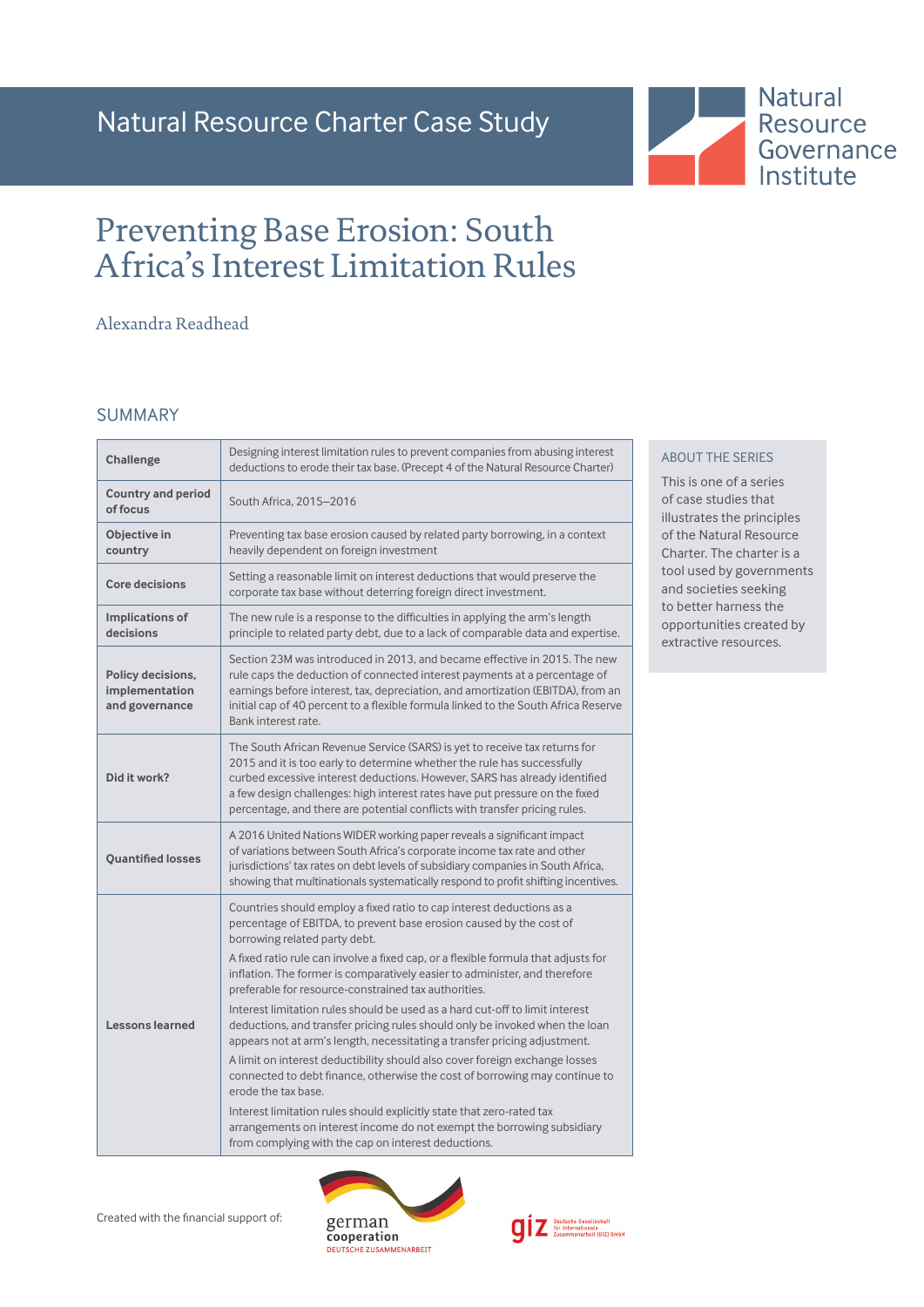# THE CHALLENGE

Companies can finance an investment in the mining sector through various instruments that fall into two broad categories: debt or equity. Debt is treated differently to equity for tax purposes: interest payment on the debt can be deducted from taxable income, reducing a company's overall tax bill. Consequently, companies have an incentive to increase their leverage (i.e., increase the proportion of debt in their sources of financing), in particular for subsidiaries in high-tax countries. Shareholders practice "thin capitalization" when they finance an investment with little equity compared to debt for the sole purpose of minimizing their taxes. Thin capitalization is not a practice unique to mining, but it is a more significant risk for projects that require high levels of capital investment not directly obtainable from third parties, which is often the case for mining investments.

Applying the "arm's length principle," the typical way for tax administrations to address transfer prices in transactions between related parties, was, and still is, extremely difficult for SARS. (For more information see [NRGI's transfer](http://www.resourcegovernance.org/analysis-tools/publications/primer-transfer-pricing-0)  [pricing primer](http://www.resourcegovernance.org/analysis-tools/publications/primer-transfer-pricing-0).) Transfer pricing rules are complex, particularly for developing countries dealing with large multinationals. SARS has a shortage of transfer pricing specialists, many of whom leave for the private sector after training on the job, which hinders its capacity to analyze complex related party transactions, such as valuing the cost of debt. According to a former South African National Treasury official, "SARS has five to eight people, then they all leave." Capacity constraints and limited access to comparable data led SARS to prefer clear, objective rules rather than complex transfer pricing procedures as a way to limit thin capitalization.

The most common legislative response to thin capitalization is to limit the maximum level of debt on which interest payments are deductible, by way of a debt-to-equity ratio. In 1995, the treasury introduced a debt-to-equity ratio of 3:1 (i.e., a company's capital comprised a maximum of 75 percent of debt), which meant that any interest payment due on debt above that threshold would not be deductible against income. However, there are ways for companies to go around this rule by converting debt to equity.<sup>1</sup>

An interest limitation rule is another way to limit thin capitalization. It entails capping interest deductions with reference to some measure of operational margins, for example, taxable earnings before interest, taxes, depreciation, and amortization (EBITDA). Interest limitation rules do not require tax authorities to distinguish between debt and equity or to control the total amount of related party debt, and are therefore easier to administer, and less open to manipulation.

### THE RESPONSE

Concerns about excessive interest deductions arose in South Africa in response to "debt push-down" arrangements by private equity firms. Foreign firms used debt to buy shares in target companies in South Africa. Once the transaction was final, and the entities had become part of the same group, the interest on the debt used to purchase the target company became tax deductible in South Africa. These are referred to as "leveraged private equity buy-outs." According to SARS, revenue losses from debt push-down arrangements in 2011 alone amounted to approximately USD 357 million.

1 See for example Arthur Beesley,"Engie tax arrangements broke European tax law – EU Commission," *Financial Times*, 5 January 2017, accessed 8 March 2017, https://www.ft.com/content/38779574- 35a8-3b00-86ef-f6498186a3fa.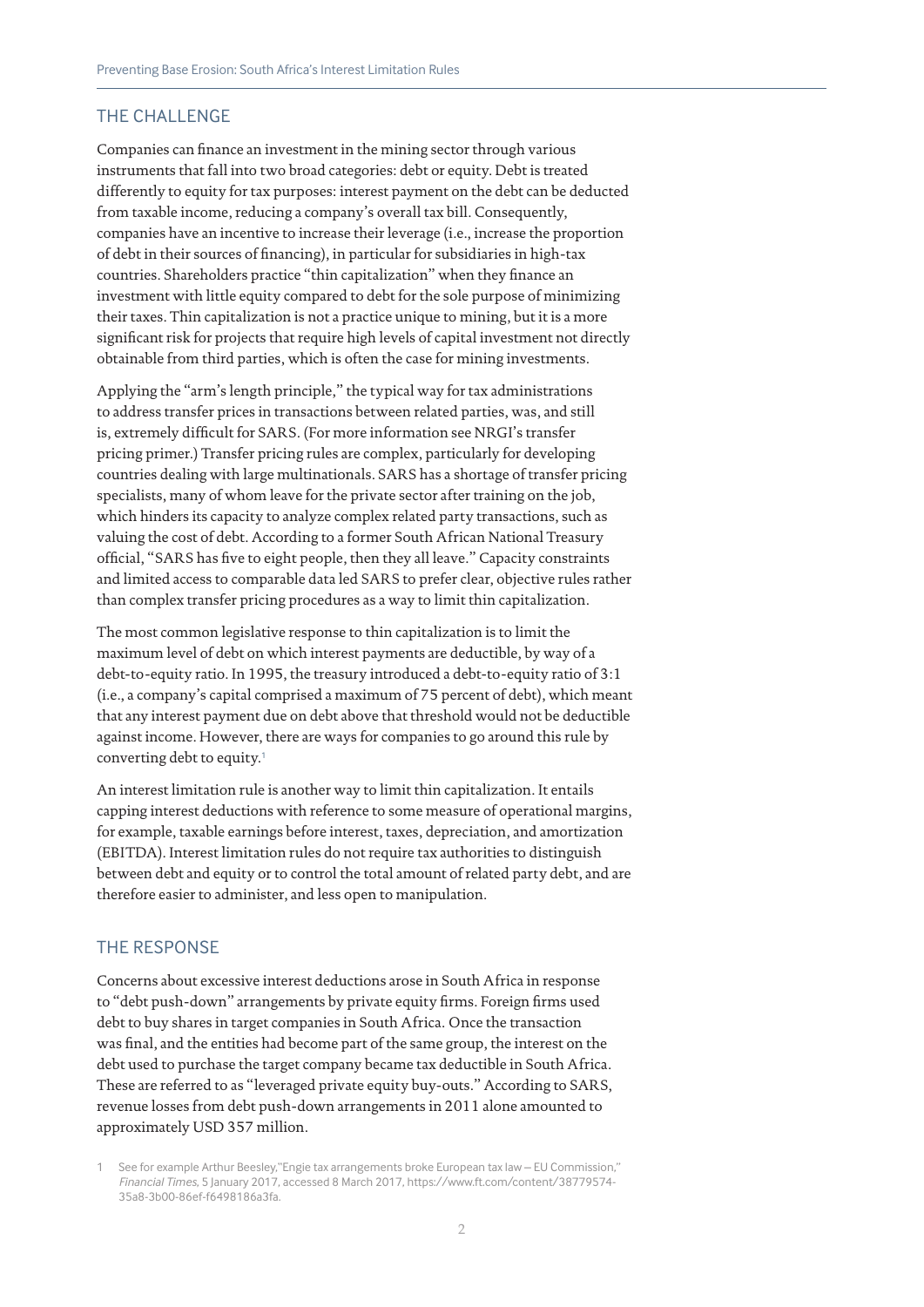In 2011, the South African treasury introduced a rule to deal with debt pushdowns. Section 23N of the Income Tax Act limits the deduction of interest payable on debt used to finance, or refinance, reorganization or acquisition transactions. The second rule, Section 23M, was introduced in 2013 to address interest deductions in the context of cross-border related parties where the lender is not subject to tax in South Africa. Section 23M limited interest deductions to 40 percent of EBITDA per legal entity. Interest disallowed could be carried forward to the following year.

#### IMPLEMENTATION OF SECTION 23M

A number of design challenges may be instructive to other countries looking to introduce interest limitation rules:

#### **Fixed versus flexible ratio**

In 2013, when Section 23M was drafted, the cost of borrowing in South Africa was 5 percent. By 2016 it had risen to 7 percent. In response to rising interest payments, SARS has amended Section 23M from a fixed cap of 40 percent, to a flexible formula linked to the South African Reserve Bank interest rate.

The flexible formula is:  $A = (B \times C)/D$ .

- "A" represents the percentage limit on interest deductions to be determined by the formula
- "B" represents the number 40, the original fixed percentage limit
- "C" represents the average central bank rate plus 400 basis points (100 bps equals 1 percent)
- "D" represents the number 10

The purpose of the formula is to adjust the ratio according to changes in the rate of the reserve bank. The additional 400 basis points is a risk premium to account for volatility in the South African rand. For example, assuming the reserve bank rate is 6 percent, the limit will be 40 percent:  $(40 \times 6 \text{ percent} + 4 \text{ percent})/10$ ; if the rate falls to 3 percent, the limit would be 28 percent:  $(40 \times (3 \text{ percent} + 4 \text{ percent}))/10$ . The limit on interest cannot exceed 60 percent of EBITDA.

SARS's shift to a flexible formula must be viewed in context. Weak economic growth, high inflation and low commodity prices were putting pressure on the government to provide incentives to attract foreign investments. However, this amendment makes administration of Section 23M potentially more complex. SARS needs additional information such as the precise timing of related party debt to determine the corresponding reserve bank rate to use in the formula. While the reserve bank rate in South Africa has been relatively steady, this may change, in which case it would be more difficult for SARS to update the formula in agreement with taxpayers. For tax authorities with less capacity than SARS, a fixed cap such as that recommended in Action 4 of the OECD action plan against base erosion and profit shifting (BEPS) may be preferable.

#### **Coordination with transfer pricing rules**

The interaction of Section 23M with transfer pricing rules may be problematic. While Section 23M has a transfer pricing element, it is first and foremost an antiavoidance rule. Officials at the South African treasury and SARS expected Section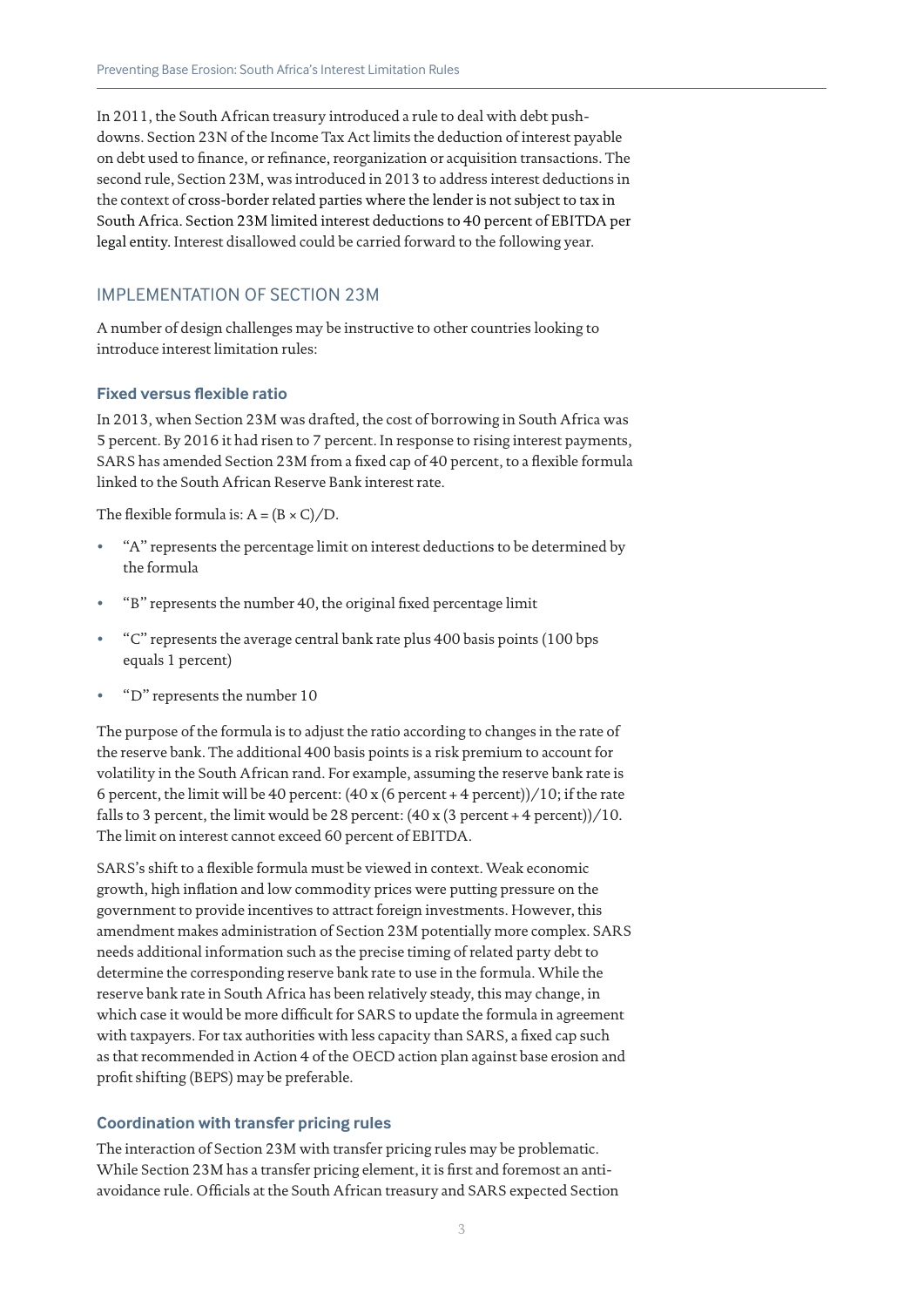23M to present a hard cut-off to interest deductions and provide a solution to the complexities of transfer pricing. If they decide that Section 23M takes priority, transfer pricing rules will be invoked only in cases where the loan is not arm's length.

#### **Definition of controlled relationship between lender and borrower**

The definition of a "controlled relationship" in Section 23M differs from that used in South Africa's transfer pricing rules. In Section 23M, "control" is established whenever the lender/borrower owns, directly or indirectly, either a 50 percent equity share or 50 percent of voting rights of the borrower/lender. This is a significant increase in threshold from transfer pricing rules, which treat all connected persons as being in a controlling relationship with the company. On the one hand, setting a hard cut-off exposes the system to potential gaming by taxpayers. For example, a lender with 49 percent equity can presumably still exercise substantial control over the borrower. On the other hand, such a clear, objective criterion for implementation of Section 23M should make it easier for SARS to administer.

# THE OUTCOME

Section 23M only became effective on 1 January 2015 and it is too early to determine whether or not it is working. However, there are two issues that have the potential to significantly undermine its application.

The first relates to the tax treatment of foreign exchange (FOREX) losses connected to raising finance. A South African company operating in rand and borrowing in another currency, for example US dollars, must buy dollars to pay back the loan. If the rand loses value against the dollar, the company must use more rand to repay the loan, increasing the total loan amount to be repaid. To protect against this scenario, the company may purchase from a broker the right to buy dollars at a specified rate in the future, called a FOREX hedge. To purchase this right, the company has to pay a premium, which for tax purposes is treated as a FOREX loss. Like interest payments, a FOREX loss is part of the cost of borrowing, and is tax deductible. However, in South Africa, unlike interest payments, there is no limit on deduction of FOREX losses, so the cost of borrowing may continue to erode the tax base, undermining the objective of Section 23M. It is for this reason that BEPS Action 4 suggests that interest limitation rules should cover interest on all forms of debt, payments economically equivalent to interest, and expenses incurred in connection with the raising of finance.

The second issue relates to the interpretation of "subject to tax." Section 23M only applies to situations where the lender is not subject to tax in South Africa on interest income earned in the year of assessment. A problem arises when the lender is located in a jurisdiction that has a double taxation agreement with South Africa, allowing companies to be legally "subject to tax" without actually paying taxes. For example, under the United Kingdom-South Africa double taxation agreement of 2003, UK entities lending to related parties in South Africa are legally subject to withholding tax on interest, exempting them from Section 23M. In addition, this particular agreement reduces withholding taxes on interest income to 0 percent and therefore removes all incentives that would prevent abusive use of thin capitalization. This issue is particularly relevant given the dominance of UK-owned mining companies in South Africa.